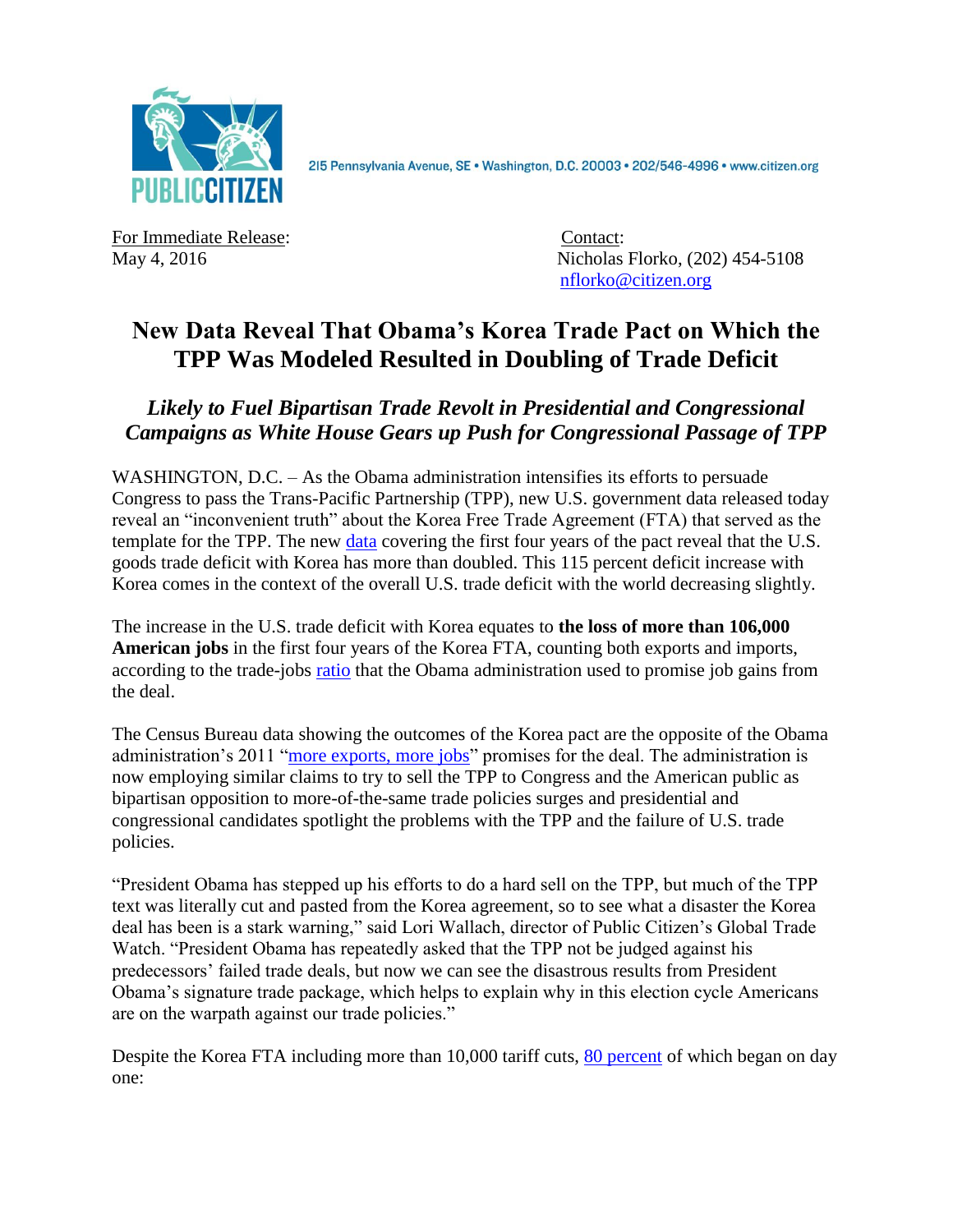- **The U.S. goods trade deficit with Korea has increased 115 percent, or \$16 billion**, in the first four years of the Korea FTA (comparing the year before it took effect to the fourth year data).
- Since the FTA took effect, U.S. **average monthly exports to Korea have fallen in 11 of the 15 U.S. sectors that export the most to Korea**, relative to the year before the FTA. Exports of machinery and computer/electronic products, collectively comprising 28.6 percent of U.S. exports to Korea, have fallen 22.6 and 6.6 percent respectively under the FTA.
- **The 115 percent surge in the U.S.-Korea goods trade deficit in the first four years of the FTA starkly contrasts with the 5 percent** *decrease* **in the global U.S. goods trade deficit during the same period.**
- **While U.S. goods imports from the world have decreased by 6 percent, U.S. goods imports from Korea have increased by 19 percent, or \$11.5 billion, during the FTA's first four years.**
- **U.S. goods exports to Korea have dropped 9 percent, or \$4.4 billion**, under the Korea FTA's first four years.
- **U.S. exports to Korea of agricultural goods have [fallen](http://apps.fas.usda.gov/gats/default.aspx) 19 percent**, or \$1.4 billion, in the first four years of the Korea FTA despite the administration's oft-touted point that almost two-thirds of U.S. agricultural exports by value would obtain immediate duty-free entry to Korea under the pact. U.S. agricultural imports from Korea, meanwhile, have grown 34 percent, or \$123 million, under the FTA. As a result, the U.S. agricultural trade balance with Korea has declined 22 percent, or \$1.5 billion, since the FTA's implementation. The Obama administration promised that U.S. exports of meat would rise particularly swiftly, thanks to the deal's tariff reductions on beef, pork and poultry. However, U.S. exports to Korea in each of the three meat sectors have fallen below the long-term growth trend since the Korea FTA took effect**. Compared with the exports that would have been achieved at the pre-FTA average monthly level, U.S. meat producers have lost a combined \$62.5 million in poultry, pork and beef exports to Korea in the first four years of the Korea deal – a loss of more than \$5 million in meat exports every month**.
	- o Despite the promises made by U.S. officials that the pact would enhance cooperation between the U.S. and Korean governments to resolve food safety and animal health issues that affect trade, South Korean banned nearly all imports of American poultry at the beginning of 2015 due to several bird flu outbreaks in Minnesota and Iowa. Comparing the FTA's fourth year to the year before it went into effect, U.S. poultry producers have faced a 93 percent collapse of exports to Korea – a loss of nearly 100,000 metric tons of poultry exports to Korea. U.S. beef exports are finally nearing pre-FTA levels after declining an average of 11 percent during the first three years of the agreement. U.S. pork exports have also nearly recovered to pre-FTA levels after falling by an average of 16 percent in the first three years of the agreement.